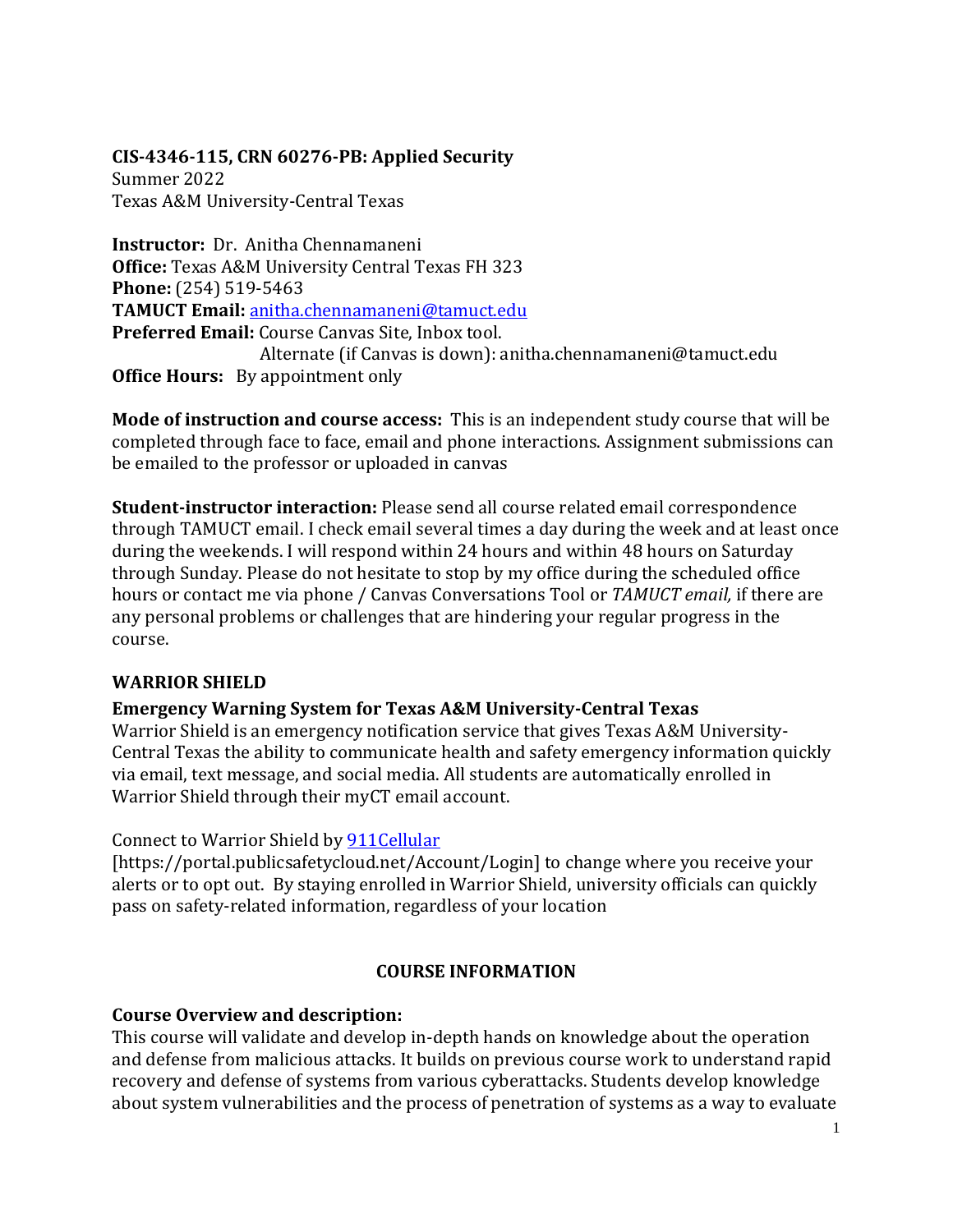the security of systems. Specific topics include social engineering, malware and malicious software usage and identification, network security tool familiarization and system hardening.

Prerequisite(s): CIS 4341, or CIS 4342 or approval of department chair.

### **Student Learning Outcomes**:

A student successfully completing this course will be able to:

- Demonstrate knowledge about how to define fundamental systems and network security issues with related terminology and concepts.
- Present security breach and countermeasure technology overviews to an audience of technologists.
- Analyze legal and ethical issues involved with implementing particular security solutions.
- Identify different methods of social engineering.
- Plan design and carry out penetrations.
- Protect and defend the host systems they operate on.

### **Required Reading and Textbook(s):**

Computer Security: A Hands-on Approach Edition: 2nd Edition. Author: Wenliang Du. ISBN: 978-1733003933.

Note: An electronic version of the books may be available.

Note: A student of this institution is not under any obligation to purchase a textbook from a University-affiliated bookstore. The same textbook may also be available from an independent retailer, including an online retailer.

Current publications - The campus library contains numerous books and periodicals relating to Computer Information Systems and Computer Science. The student should take advantage of these resources by visiting the library.

# **COURSE REQUIREMENTS**

- **Examinations:** There will be one midterm and one final exam. The midterm exam will contain 200 points, and the final exam will contain 200 points. The final exam will NOT be comprehensive for this course.
- **Assignments:** Six assignments (homework and lab assignments in total) will be given to the students. The due dates of these assignments will be posted in canvas. Each assignment will be worth 100 points.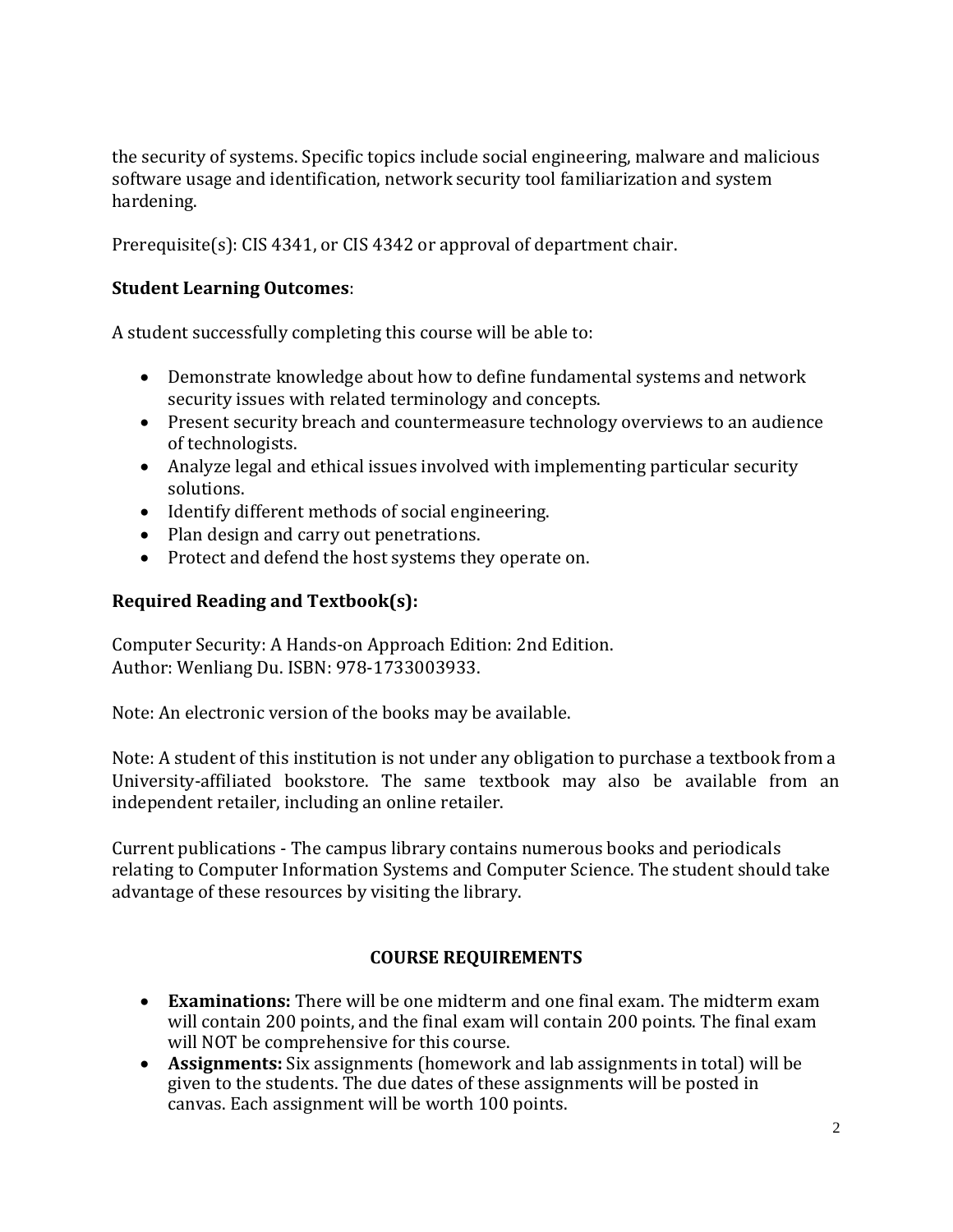## **Grading Criteria Rubric and Conversion**

| Assignment   | Points               |     | Percent   My Grade |
|--------------|----------------------|-----|--------------------|
| Exams        | 40                   | 40% |                    |
| Assignments  | 60                   | 60% |                    |
| <b>Total</b> | 100 points   $100\%$ |     |                    |

| 89.5-100%  | 90 -100 points   | A |
|------------|------------------|---|
| 79.5-89.4% | 80 - 89 points   | B |
| 69.5-79.4% | 70 - 79 points   | C |
| 59.5-69.4% | $60 - 69$ points | Г |
| $0-59.4%$  | $0-59$ points    | F |

#### **Posting of Grades:**

All student grades will be posted on the Canvas Grade book and students should monitor their grading status through this tool. Grades for weekly assignments, discussions, quizzes and exams will be posted within 7 days following the due date.

# **CALENDAR**

The instructor reserves the right to make changes to this syllabus. Any changes that effect grades or grading will be made in writing.

| <b>Week</b> | <b>Topic</b>            | <b>Assignments Due</b> |
|-------------|-------------------------|------------------------|
| 1           | Introduction to         |                        |
|             | Course/Syllabus         |                        |
|             | and course              |                        |
|             | overview                |                        |
|             | Security Lab            |                        |
|             | assignments setup       |                        |
|             | and Lab                 |                        |
|             | Environment.            |                        |
| 2           | Cross-site scripting    | Assignment1            |
|             | Attacks (Web            |                        |
|             | Security)               |                        |
| 3           | <b>SQL</b> Injection    | Assignment2            |
|             | Attacks (Database       |                        |
|             | Security)               |                        |
| 4           | Packet Sniffing and     | Assignment3            |
|             | <b>Spoofing Attacks</b> | Midterm exam           |
|             | (Network Security)      |                        |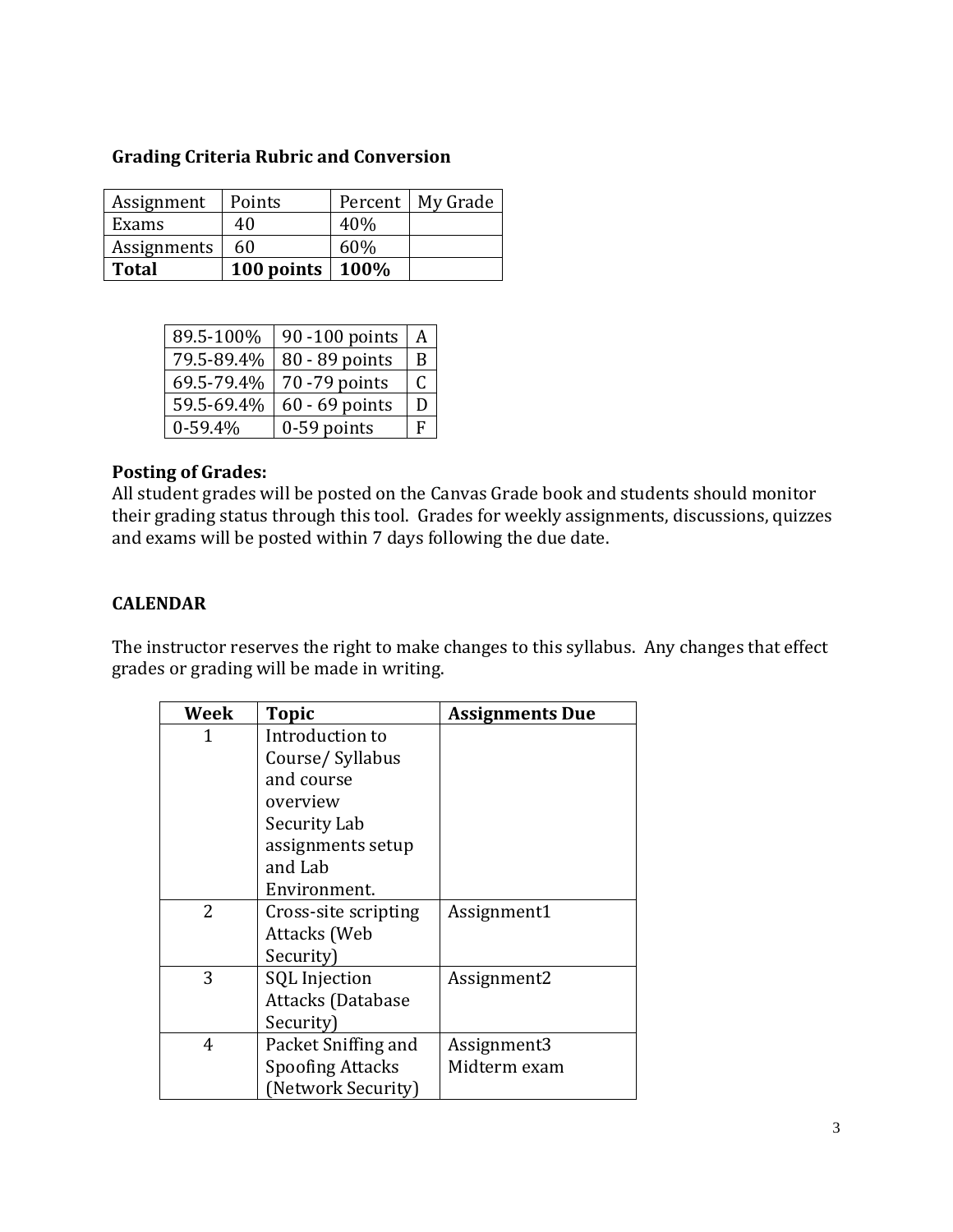| <b>Local DNS Attack</b>             | Assignment4 |
|-------------------------------------|-------------|
| <b>TCP</b> attack                   | Assignment5 |
| Firewall Lab<br>(Software Security) | Assignment6 |
|                                     | Final Exam  |

# **Important University Dates:**

<https://www.tamuct.edu/registrar/academic-calendar.html>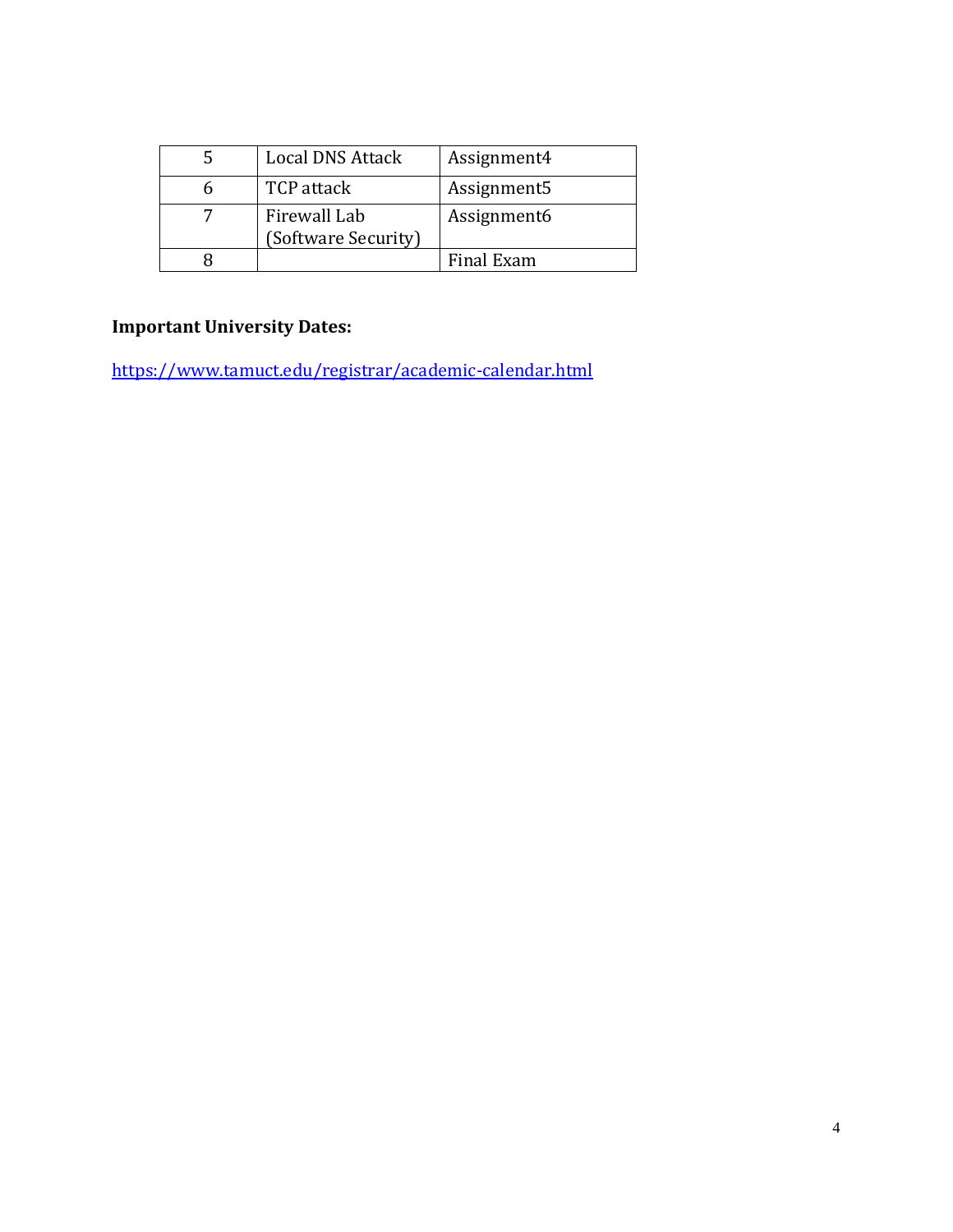### **TECHNOLOGY REQUIREMENTS AND SUPPORT**

#### **Technology Requirements**

This course will use the A&M-Central Texas Instructure Canvas learning management system. We strongly recommend the latest versions of Chrome or Firefox browsers. Canvas no longer supports any version of Internet Explorer.

Logon to A&M-Central Texas Canvas [https://tamuct.instructure.com/] or access Canvas through the TAMUCT Online link in myCT [https://tamuct.onecampus.com/]. You will log in through our Microsoft portal.

Username: Your MyCT email address. Password: Your MyCT password

#### **Canvas Support**

Use the Canvas Help link, located at the bottom of the left-hand menu, for issues with Canvas. You can select "Chat with Canvas Support," submit a support request through "Report a Problem," or call the Canvas support line: 1-844-757-0953. For issues related to course content and requirements, contact Dr. Anitha Chennamaneni

### **Online Proctored Testing**

A&M-Central Texas uses Proctorio for online identity verification and proctored testing. This service is provided at no direct cost to students. If the course requires identity verification or proctored testing, the technology requirements are: Any computer meeting the minimum computing requirements, plus web camera, speaker, and microphone (or headset). Proctorio also requires the Chrome web browser with their custom plug in.

### **Other Technology Support**

For log-in problems, students should contact Help Desk Central 24 hours a day, 7 days a week Email: [helpdesk@tamu.edu](mailto:helpdesk@tamu.edu) Phone: (254) 519-5466 [Web Chat:](http://hdc.tamu.edu/) [http://hdc.tamu.edu]

*Please let the support technician know you are an A&M-Central Texas student*

# **UNIVERSITY RESOURCES, PROCEDURES AND GUIDELINES**

# Drop Policy

If you discover that you need to drop this class, you must complete the **Drop Request** Dynamic Form through Warrior Web.

[https://dynamicforms.ngwebsolutions.com/casAuthentication.ashx?InstID=eaed95b9 f2be-45f3-a37d-

46928168bc10&targetUrl=https%3A%2F%2Fdynamicforms.ngwebsolutions.com%2FSub mit%2FForm%2FStart%2F53b8369e-0502-4f36-be43-f02a4202f612].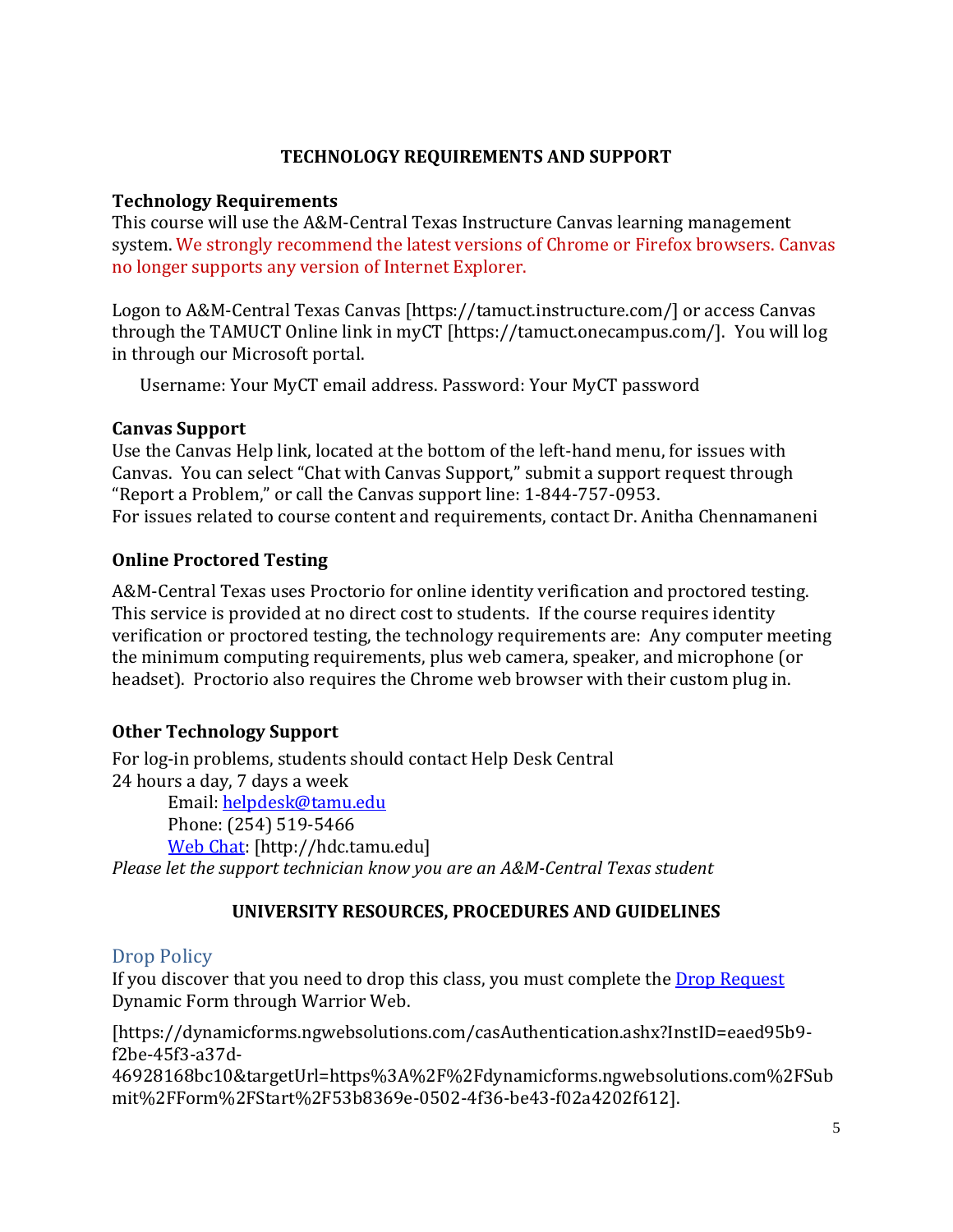Faculty cannot drop students; this is always the responsibility of the student. The Registrar's Office will provide a deadline on the Academic Calendar for which the form must be completed. Once you submit the completed form to the Registrar's Office, you must go into Warrior Web and confirm that you are no longer enrolled. If you still show as enrolled, FOLLOW-UP with the Registrar's Office immediately. You are to attend class until the procedure is complete to avoid penalty for absence. Should you miss the drop deadline or fail to follow the procedure, you will receive an F in the course, which may affect your financial aid and/or VA educational benefits.

### Academic Integrity

Texas A&M University -Central Texas values the integrity of the academic enterprise and strives for the highest standards of academic conduct. A&M-Central Texas expects its students, faculty, and staff to support the adherence to high standards of personal and scholarly conduct to preserve the honor and integrity of the creative community. Academic integrity is defined as a commitment to honesty, trust, fairness, respect, and responsibility. Any deviation by students from this expectation may result in a failing grade for the assignment and potentially a failing grade for the course. Academic misconduct is any act that improperly affects a true and honest evaluation of a student's academic performance and includes, but is not limited to, working with others in an unauthorized manner, cheating on an examination or other academic work, plagiarism and improper citation of sources, using another student's work, collusion, and the abuse of resource materials. All academic misconduct concerns will be referred to the university's Office of Student Conduct. Ignorance of the university's standards and expectations is never an excuse to act with a lack of integrity. When in doubt on collaboration, citation, or any issue, please contact your instructor before taking a course of action.

For more [information regarding the Student Conduct process,](https://www.tamuct.edu/student-affairs/student-conduct.html)  [https://www.tamuct.edu/student-affairs/student-conduct.html].

If you know of potential honor violations by other students, you ma[y submit a report,](https://cm.maxient.com/reportingform.php?TAMUCentralTexas&layout_id=0) [https://cm.maxient.com/reportingform.php?TAMUCentralTexas&layout\_id=0].

### Academic Accommodations

At Texas A&M University-Central Texas, we value an inclusive learning environment where every student has an equal chance to succeed and has the right to a barrier-free education. The Office of Access and Inclusion is responsible for ensuring that students with a disability receive equal access to the university's programs, services and activities. If you believe you have a disability requiring reasonable accommodations please contact the Office of Access and Inclusion, WH-212; or call (254) 501-5836. Any information you provide is private and confidential and will be treated as such.

For more information please visit our  $\Delta$  cess  $\&$  Inclusion Canvas page (log-in required)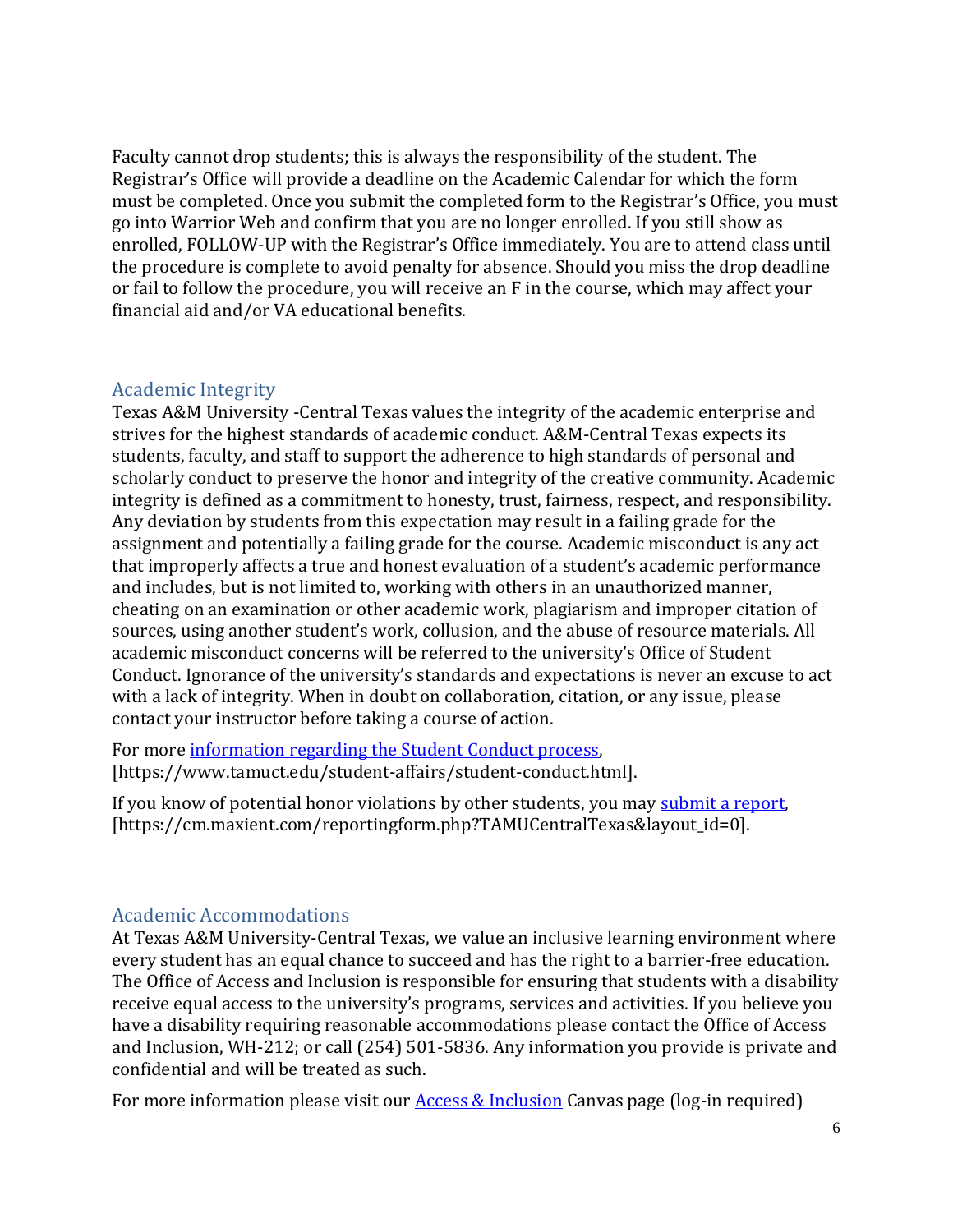# [https://tamuct.instructure.com/courses/717]

Important information for Pregnant and/or Parenting Students.

Texas A&M University-Central Texas supports students who are pregnant and/or parenting. In accordance with requirements of Title IX and related guidance from US Department of Education's Office of Civil Rights, the Dean of Student Affairs' Office can assist students who are pregnant and/or parenting in seeking accommodations related to pregnancy and/or parenting. Students should seek out assistance as early in the pregnancy as possible. For more information, please visi[t Student Affairs](https://www.tamuct.edu/student-affairs/index.html)

[https://www.tamuct.edu/student-affairs/index.html]. Students may also contact the institution's Title IX Coordinator. If you would like to read more about these requirements [and guidelines](http://www2.ed.gov/about/offices/list/ocr/docs/pregnancy.pdf) online, please visit the website

[http://www2.ed.gov/about/offices/list/ocr/docs/pregnancy.pdf].

Title IX of the Education Amendments Act of 1972 prohibits discrimination on the basis of sex and gender–including pregnancy, parenting, and all related conditions. A&M-Central Texas is able to provide flexible and individualized reasonable accommodation to pregnant and parenting students. All pregnant and parenting students should contact the Associate Dean in the Division of Student Affairs at (254) 501-5909 to seek out assistance. Students may also contact the University's Title IX Coordinator.

# Tutoring

Tutoring is available to all A&M-Central Texas students, on a remote online basis. Visit the Academic Support Community in Canvas to view schedules and contact information. Subjects tutored on campus include Accounting, Advanced Math, Biology, Finance, Statistics, Mathematics, and Study Skills. Student success coaching is available online upon request.

If you have a question regarding tutor schedules, need to schedule a tutoring session, are interested in becoming a tutor, success coaching, or have any other question, contact Academic Support Programs at (254) 501-5836, visit the Office of Student Success at 212F Warrior Hall, or by emailing studentsuccess@tamuct.edu .

Chat live with a tutor 24/7 for almost any subject from on your computer! Tutor.com is an online tutoring platform that enables A&M-Central Texas students to log in and receive online tutoring support at no additional cost. This tool provides tutoring in over 40 subject areas except writing support. Access Tutor.com through Canvas.

# The University Writing Center

The University Writing Center (UWC) at Texas A&M University–Central Texas (TAMUCT) is a free service open to all TAMUCT students. For the Spring 2021 semester, all services will be online as a result of the COVID-19 pandemic. The hours of operation are from 10:00 a.m.-5:00 p.m. Monday thru Thursday with satellite hours Monday thru Thursday from 6:00-9:00 p.m. The UWC is also offering hours from 12:00-3:00 p.m. on Saturdays.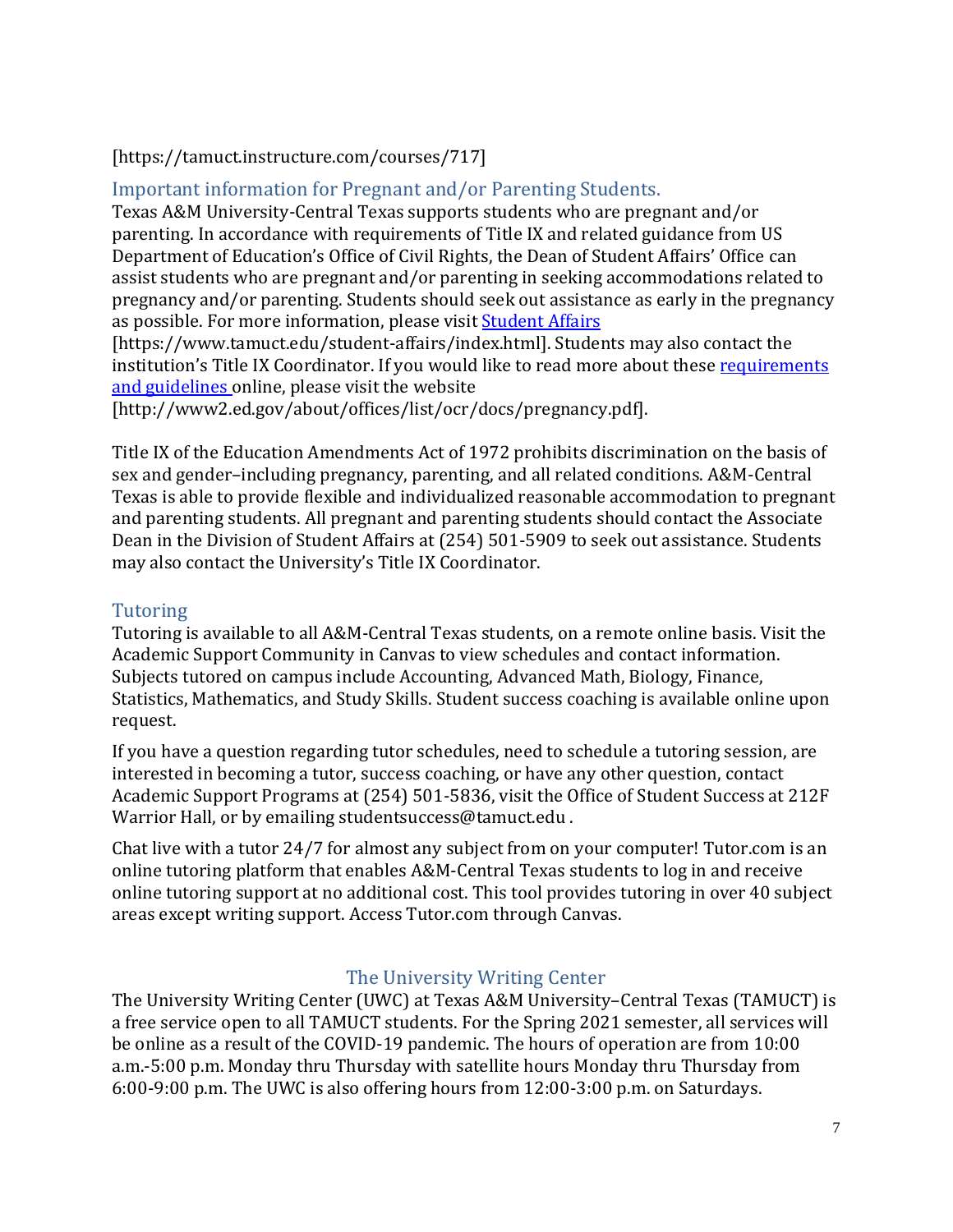Tutors are prepared to help writers of all levels and abilities at any stage of the writing process. By providing a practice audience for students' ideas and writing, our tutors highlight the ways in which they read and interpret students' texts, offering guidance and support throughout the various stages of the writing process. While tutors will not write, edit, or grade papers, they will assist students in developing more effective composing practices. Whether you need help brainstorming ideas, organizing an essay, proofreading, understanding proper citation practices, or just want a quiet place to work, the UWC is here to help!

Students may arrange a one-to-one session with a trained and experienced writing tutor by making an appointment via [WCOnline](https://tamuct.mywconline.com/) [https://tamuct.mywconline.com/]. In addition, you can email Dr. Bruce Bowles Jr. at **bruce** bowles@tamuctedu if you have any questions about the UWC and/or need any assistance with scheduling.

### University Library

The University Library provides many services in support of research across campus and at a distance. We offer over 200 electronic databases containing approximately 250,000 eBooks and 82,000 journals, in addition to the 85,000 items in our print collection, which can be mailed to students who live more than 50 miles from campus. Research guides for each subject taught at A&M-Central Texas are available through our website to help students navigate these resources. On campus, the library offers technology including cameras, laptops, microphones, webcams, and digital sound recorders.

Research assistance from a librarian is also available 24 hours a day through our online chat service, and at the reference desk when the library is open. Research sessions can be scheduled for more comprehensive assistance, and may take place on Skype or in-person at the library. Assistance may cover many topics, including how to find articles in peerreviewed journals, how to cite resources, and how to piece together research for written assignments.

Our 27,000-square-foot facility on the A&M-Central Texas main campus includes student lounges, private study rooms, group work spaces, computer labs, family areas suitable for all ages, and many other features. Services such as interlibrary loan, TexShare, binding, and laminating are available. The library frequently offers workshops, tours, readings, and other events. For more information, please visit our [Library](https://tamuct.libguides.com/index) [website](https://tamuct.libguides.com/index) [http://tamuct.libguides.com/index].

### **A Note about Sexual Violence at A&M-Central Texas**

Sexual violence is a serious safety, social justice, and public health issue. The university offers support for anyone struggling with these issues. University faculty are mandated reporters, so if someone discloses that they were sexually assaulted (or a victim of Domestic/Dating Violence or Stalking) while a student at TAMUCT, faculty members are required to inform the Title IX Office. If you want to discuss any of these issues confidentially, you can do so through Student Counseling (254-501-5955) located on the second floor of Warrior Hall (207L).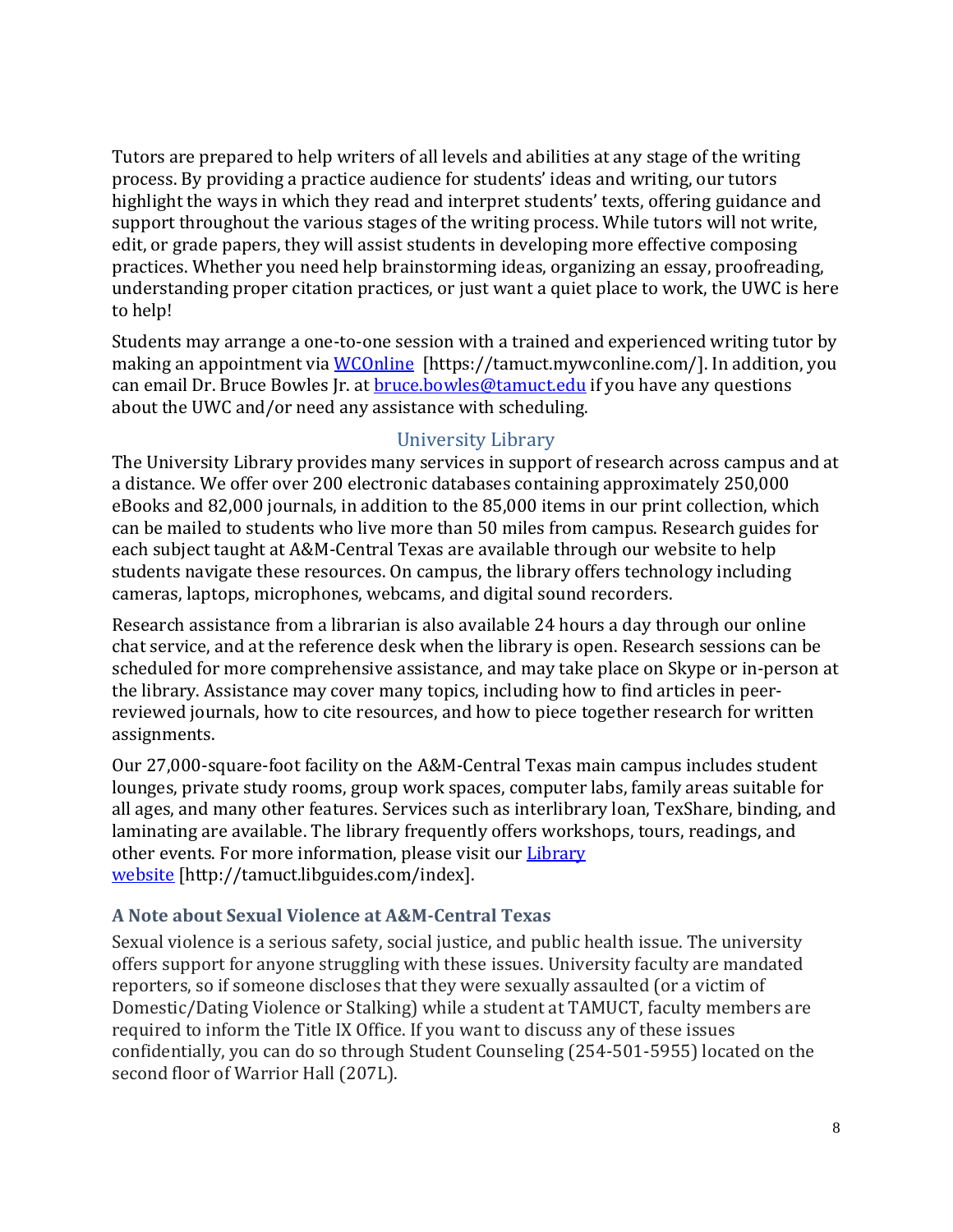Sexual violence can occur on our campus because predators often feel emboldened, and victims often feel silenced or shamed. It is incumbent on ALL of us to find ways to actively create environments that tell predators we don't agree with their behaviors and tell survivors we will support them. Your actions matter. Don't be a bystander; be an agent of change. For additional information on campus policy and resources visit th[e Title IX](https://www.tamuct.edu/departments/compliance/titleix.php)  [webpage](https://www.tamuct.edu/departments/compliance/titleix.php) [https://www.tamuct.edu/departments/compliance/titleix.php].

### Behavioral Intervention

Texas A&M University-Central Texas cares about the safety, health, and well-being of its students, faculty, staff, and community. If you are aware of individuals for whom you have a concern, who are exhibiting behaviors that pose a threat to safety, or individuals causing a significant disruption to our community, please make a referral to the Behavioral Intervention Team. You can complete the [referral](https://cm.maxient.com/reportingform.php?TAMUCentralTexas&layout_id=2) online [\[https://cm.maxient.com/reportingform.php?TAMUCentralTexas&layout\\_id=2\]](https://cm.maxient.com/reportingform.php?TAMUCentralTexas&layout_id=2).

Anonymous referrals are accepted. Please see the [Behavioral Intervention Team](https://www.tamuct.edu/student-affairs/bat.html) website for more information [\[https://www.tamuct.edu/student-affairs/bat.html](https://www.tamuct.edu/student-affairs/bat.html)]. If a person's behavior poses an imminent threat to you or another, contact 911 or A&M-Central Texas University Police at 254-501-5800.

## Instructor Policies

The instructor reserves the right to make changes to this syllabus during the course of the semester for the benefit of the students. Any changes that effect grades or grading will be made in writing.

Instructor reserves the right to supplement the material presented in the text with additional material including handouts, oral presentations, industry articles, videos, research paper readings, case studies, power point presentations etc. for the benefit of the students

All work is submitted through Canvas and due on the specified due date/time. Work turned in after due date is considered *late*. 5 points will be deducted for each day the assignment is late. Special circumstances need to be discussed with me ahead of time when possible. Missed assignments, projects, and examinations will receive a grade of zero. Any work not submitted in the proper format is rejected and receives no credit.

Incidents of violations of academic integrity, such as plagiarism or turning in the work of others as your own work, will result in a cap on the maximum number of points that can be earned in this class. The cap will be 600 points resulting in a best case grade of "D" for the class. Students whose assignment contains plagiarized information i.e., failing to cite and reference the information source in properly applying APA formatting to citations and references, copying and /or using content from unauthorized sources etc. will receive a 0 for the assignment and possibly a referral to Student Affairs.